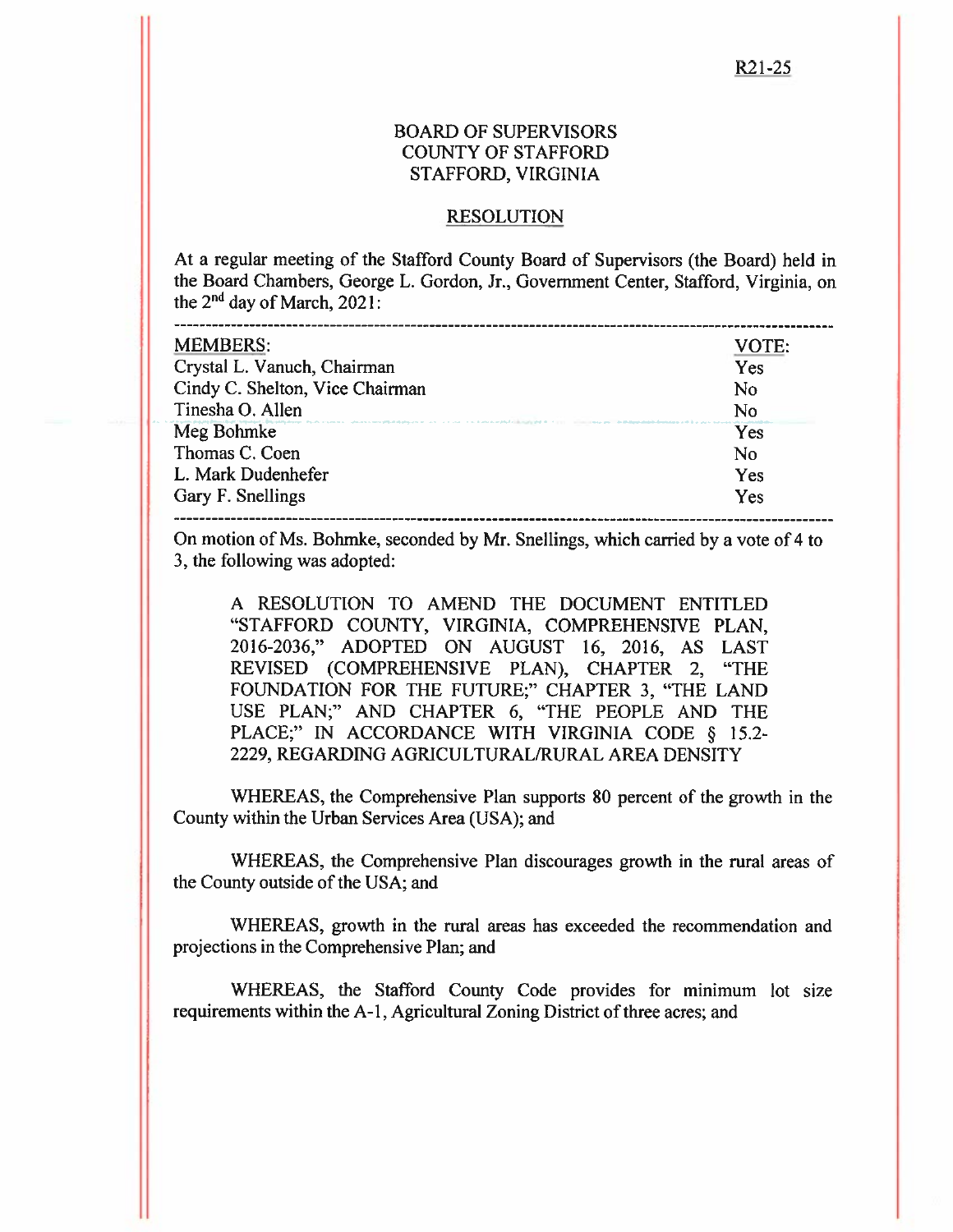R<sub>21</sub>-25 Page 2

WHEREAS, based on information made available to the Board, including but not limited to, impacts on housing growth, water and sewage, transportation, fire and rescue, quality of life, agricultural uses, tax revenues and public expenditures, the Board has determined that continued residential development under the current three-acre lot size minimum in the rural areas is not consistent with the Comprehensive Plan, is not sustainable with the County's resources, will negatively impact the County's rural areas, infrastructure, expenditures and taxes, and is not in the best interest of the health, safety and welfare of the community; and

WHEREAS, Virginia Code § 15.2-2229 authorizes the Board to amend the Comprehensive Plan; and

WHEREAS, the Board desires to amend the Comprehensive Plan to preserve the agricultural/rural areas of the County by adopting an gross residential density of one dwelling unit per 6 acres in the A-1, Agricultural Zoning District; and

WHEREAS, the Planning Commission conducted a public hearing on the proposed Comprehensive Plan amendments and provided its recommendations to the Board; and

WHEREAS, the Board carefully considered the recommendations of the Planning Commission and staff, and the public testimony, if any, received at the public hearing; and

WHEREAS, the Board finds that adoption of the proposed Comprehensive Plan amendments is consistent with good planning practices; and

WHEREAS, the Board finds that public necessity, convenience, general welfare, and good zoning practice requires amendment to its Comprehensive Plan as outlined above:

NOW, THEREFORE, BE IT RESOLVED by the Stafford County Board of Supervisors on this the  $2<sup>nd</sup>$  day of March, 2021, that it be and hereby does adopt amendments to Chapter 2, "The Foundation for the Future;" Chapter 3, "The Land Use Plan;" and Chapter 6, "The People and the Place" of the document entitled "Stafford County, Virginia, Comprehensive Plan 2016-2036," adopted on August 16, 2016, as last revised, as identified in Exhibit A, entitled "Comprehensive Plan Amendment, Agricultural/Rural Areas Density," with all other portions of the Comprehensive Plan remaining unchanged.

A Copy, teste:

Frederick J. Presley County Administrator

FJP:JAH:dk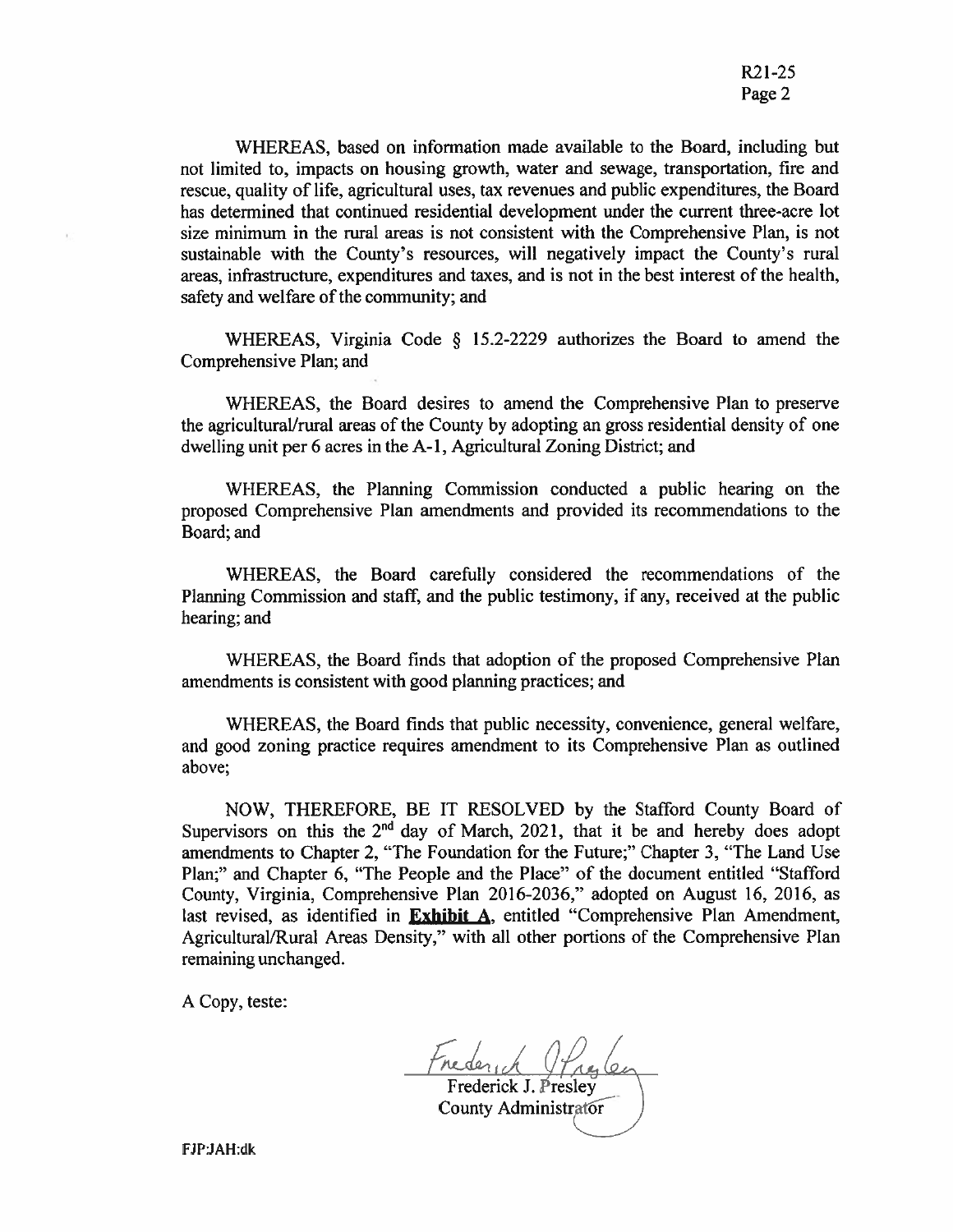Exhibit A: Comprehensive Plan Amendment, Agricultural/Rural Areas Density

Stafford County Comprehensive Plan Chapter 2: The Foundation for the Future

# **The Foundation for the Future**

### **2.2 Goals, Objectives and Policies**

#### **Goal 1. Manage growth and development in a sustainable manner.**

Objective 1.4. Discourage growth in the Rural areas outside the Urban Services Area of the county.

Policy 1.4.1. Areas outside of the Urban Services Area will be characterized by large lot residential subdivisions, agricultural and forestry activities, and open land. These rural areas will have limited public services, utilities and facilities. Location of new residential development is discouraged; however, such uses should have a maximum gross density of one (1) dwelling unit per six (6) acres, with a minimum lot size of three (3) acres for conventional subdivisions, and one and one-half (1.5) acres for cluster subdivisions which incorporate significant farming and forest lands into the required minimum open space land.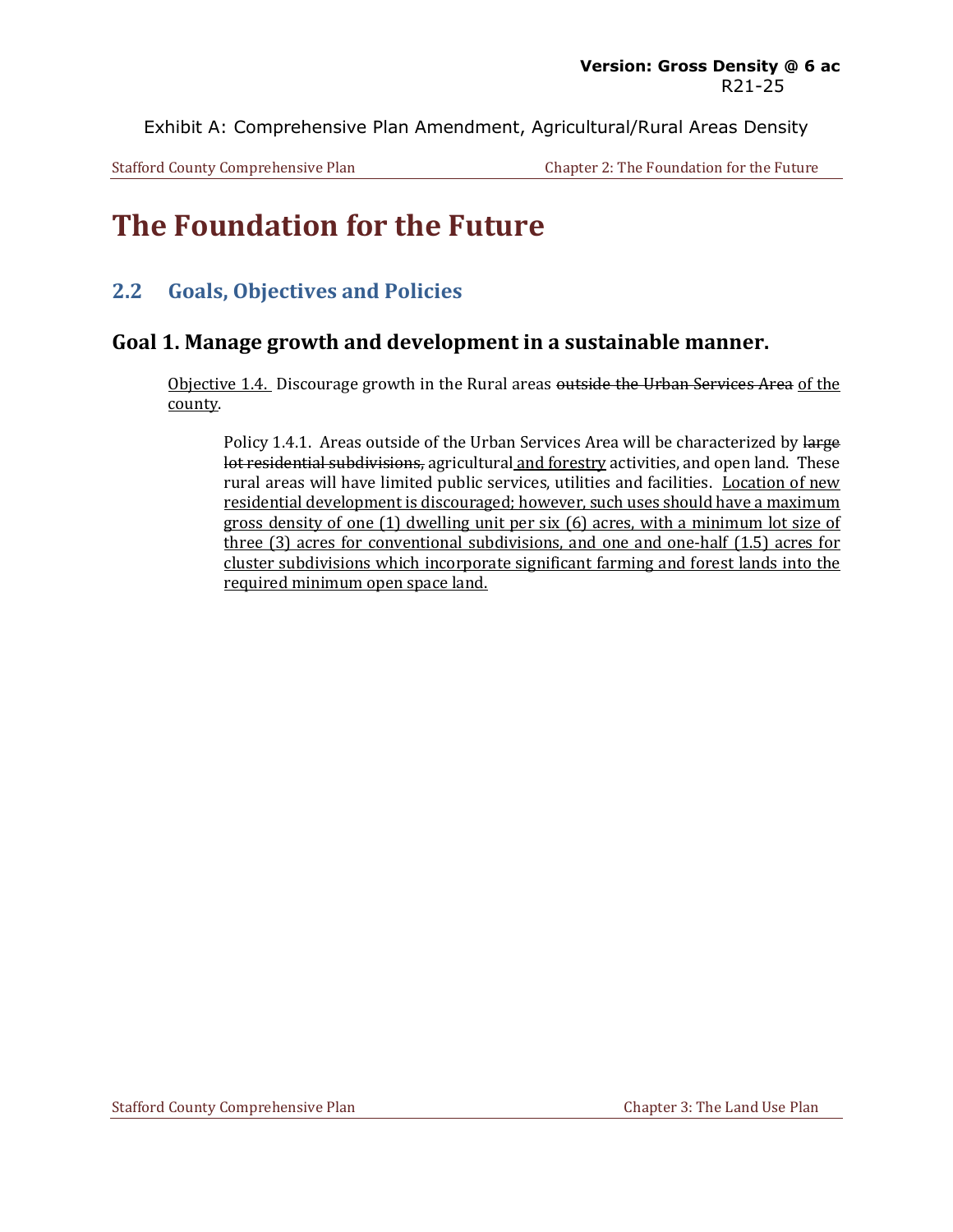# **The Land Use Plan**

### **3.1 Overview**

The Land Use Plan for Stafford County is a key element of the Comprehensive Plan, guiding the physical form of the County by directing the location, type, and intensity of land uses. The Plan has been developed after taking into account factors such as existing development patterns and conditions, the potential for existing land use regulations to accommodate projected growth, and opportunities and constraints.

The key points of the Plan are:

- The Land Uses within the Urban Services Area (USA) have been generalized as Planning Areas, Suburban areas, and Business and Industry areas.
- The USA boundary has been designated to promote infill development to access public water and sewer in the established suburban and industrial areas. The majority of future residential and commercial development is being recommended along the I-95 and U.S. Route 1 corridors.
- Key Planning Areas are identified with one land use designation for areas that include Targeted Growth Areas and/or Economic Development Priority Focus Areas, including Redevelopment Areas, in an effort to simplify overlapping planning recommendations.
- Establishes five (5) Targeted Growth Areas (with a mix of residential and commercial land uses) located in the vicinity of primary road networks, transportation hubs, and along the rail corridor to maximize the use of public transportation.

Business and Industrial land uses are encouraged around established and developing business areas.

• Lot sizes-Residential development in agricultural and rural areas outside of the USA should be have a maximum gross density of one (1) dwelling unit per six (6) acres, with a minimum lot size of at least three (3) acres, for conventional subdivisions, and one and one-half (1.5) acres for cluster subdivisions which incorporate significant farming and forest lands into the required minimum open space land.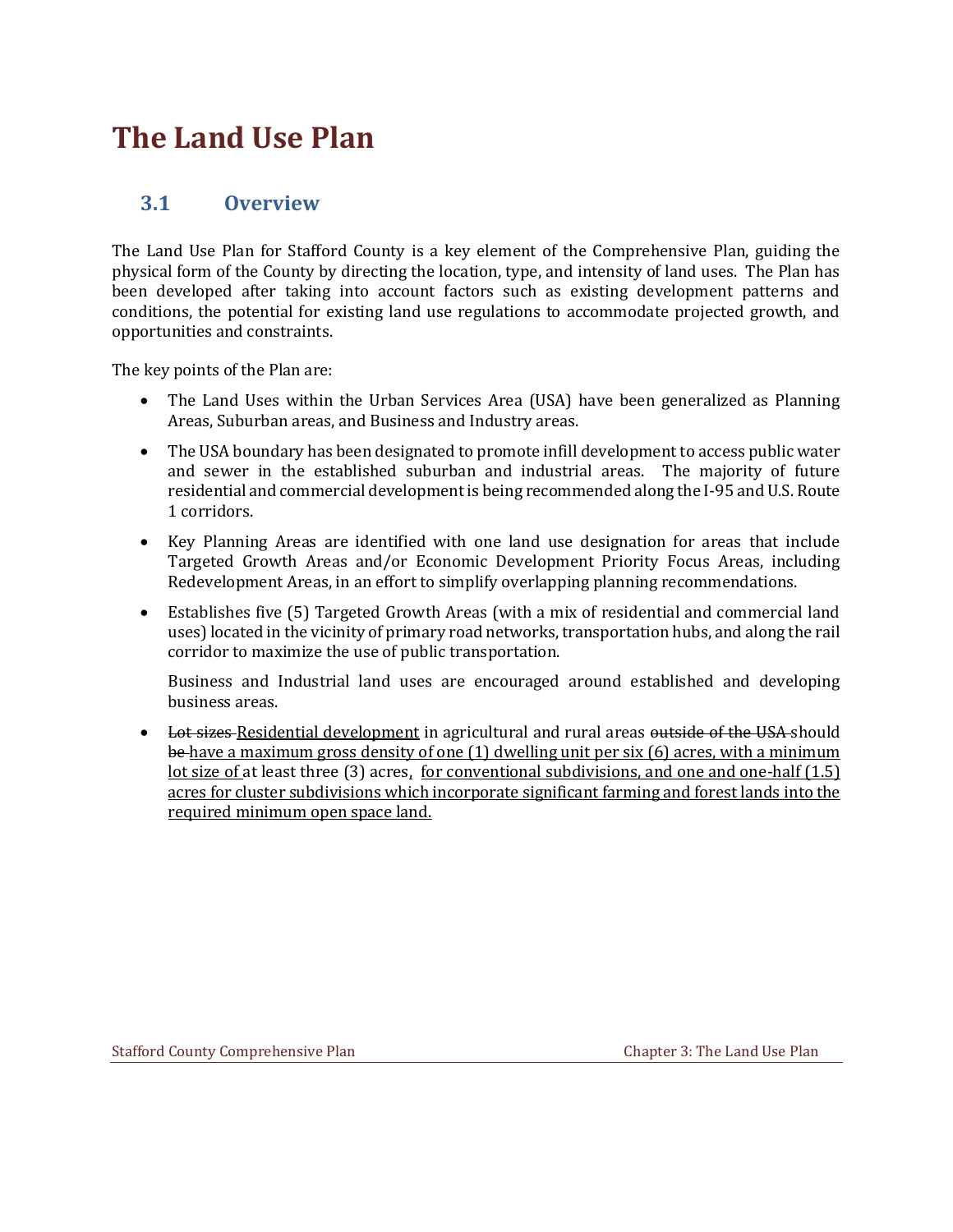## **3.6 Future Land Use Recommendations**

The recommended future use of land in the County is designated in Figure 3.6, the Future Land Use Map. The type of development that is recommended in each land use designation, as depicted in the map, is described in detail in this section.

#### *Agricultural/Rural Areas*

Areas of the county where farming, forestry and low density residential land conservation activities are encouraged. Location of new Single single-family detached dwelling units are to be discouraged; however, such uses may be developed at a maximum density of one  $(1)$  unit per three  $(3)$  six  $(6)$ acres. Such-These areas are located beyond the limits of the Urban Service Area and would have limited community services. Agricultural service establishments and community service retail establishments may be located at significant crossroads. As a means to support agriculture and the existing rural character, these areas will may be designated as sending areas in a future transfer of development rights (TDR) program. They are also the focal point for the County's purchase of development rights (PDR) programs and voluntary land conservation efforts.

In order to help preserve the rural character, the following design criteria for development are recommended for the Agricultural/Rural area:

- useable open space shall be preserved for agricultural agriculture, forestry and or conservation purposes
- areas containing steep slopes greater than  $35\frac{25}{25}\%$ , Resource Protection Areas, and floodplains should be excluded from the developable area
- a building setback of 100 feet should be maintained from the perimeter boundary where located adjacent to existing agricultural uses
- a building setback of 100 feet to be maintained along existing state-maintained roads to help retain the scenic quality of rural county roads
- wildlife migration corridors to be maintained where identified. Connectivity of open space areas shall be considered to enhance wildlife movement
- large stands of trees shall be maintained to the greatest extent possible on forested tracts of land
- the preservation of cultural resources to be considered in accordance with the Cultural Resources Management Plan
- cluster subdivisions should be encouraged where permitted
- Low Impact Development (LID) practices should be encouraged for stormwater management